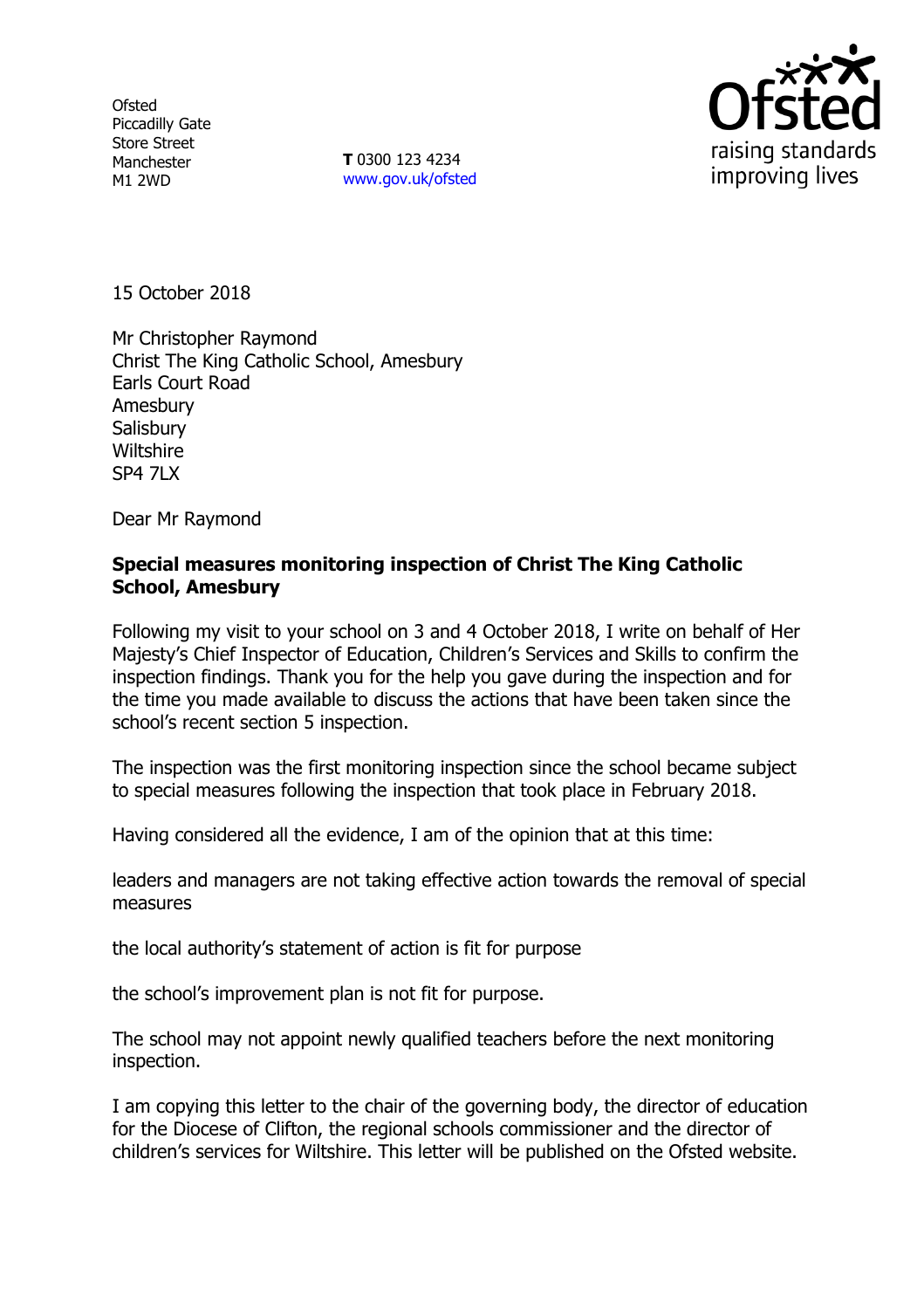

Yours sincerely

Tracy Hannon **Her Majesty's Inspector**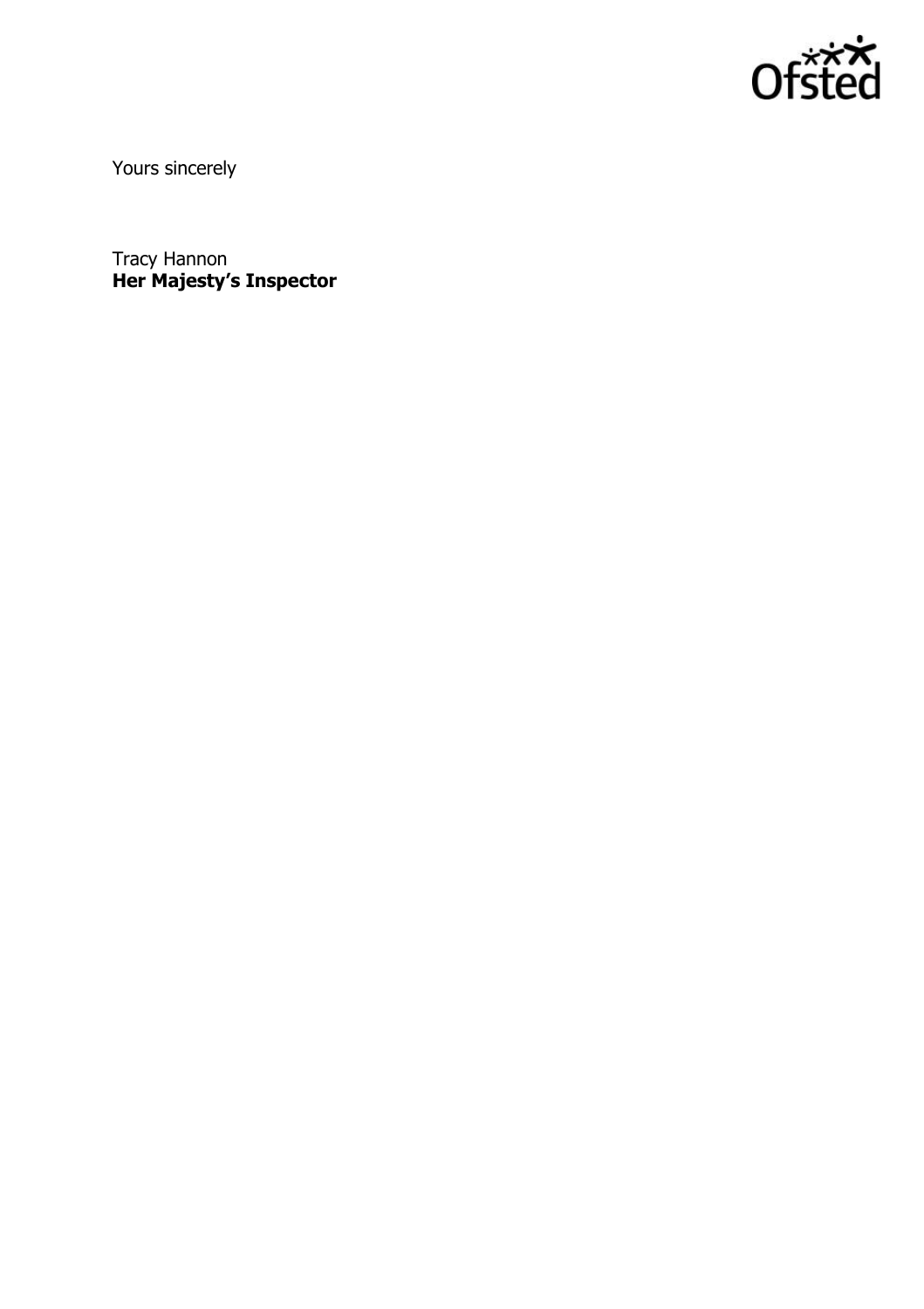

## **Annex**

#### **The areas for improvement identified during the inspection that took place in February 2018.**

- Improve the effectiveness of leadership and management by:
	- securing leadership capacity in the school so that leadership is not reliant on external support
	- securing an effective safeguarding culture
	- ensuring that middle leaders receive the training and support they need to meet the requirements of their roles
	- establishing clear systems to check the progress of all groups of pupils so that the measurement of pupils' achievement is accurate
	- ensuring that leaders' checks on teaching are robust and that teachers act on leaders' advice so that pupils who have previously underachieved catch up quickly
	- improving the provision for disadvantaged pupils and pupils who have SEN and/or disabilities, so that these pupils make consistently good progress
	- insisting that teacher assessment is accurate
	- ensuring that curriculum requirements are met, in English, mathematics and across a wide range of subjects
	- ensuring that leaders and governors track pupils' behaviour so that it improves and becomes good.
- Improve the quality of teaching, learning and assessment by ensuring that:
	- teachers have consistently high expectations of what pupils can achieve and challenge middle-attaining and the most able pupils sufficiently
	- teachers plan work that meets pupils' needs in English so that pupils use and apply their reading and writing skills well and make good progress
	- teachers plan work that enables pupils to use and apply their mathematical skills to reason and solve problems proficiently for their age
	- teaching in the early years is consistently good, assessment is accurate and provision inside and outside is consistently good.
- Improve the quality of personal development and welfare urgently by ensuring that:
	- teaching motivates and interests pupils, so that pupils' passivity is minimised and pupils consistently apply their best effort to their learning
	- learning time is used to its full extent across the day
	- safeguarding systems minimise pupils' risk of harm and support the most vulnerable pupils to achieve consistently well.

An external review of the school's use of pupil premium should be undertaken in order to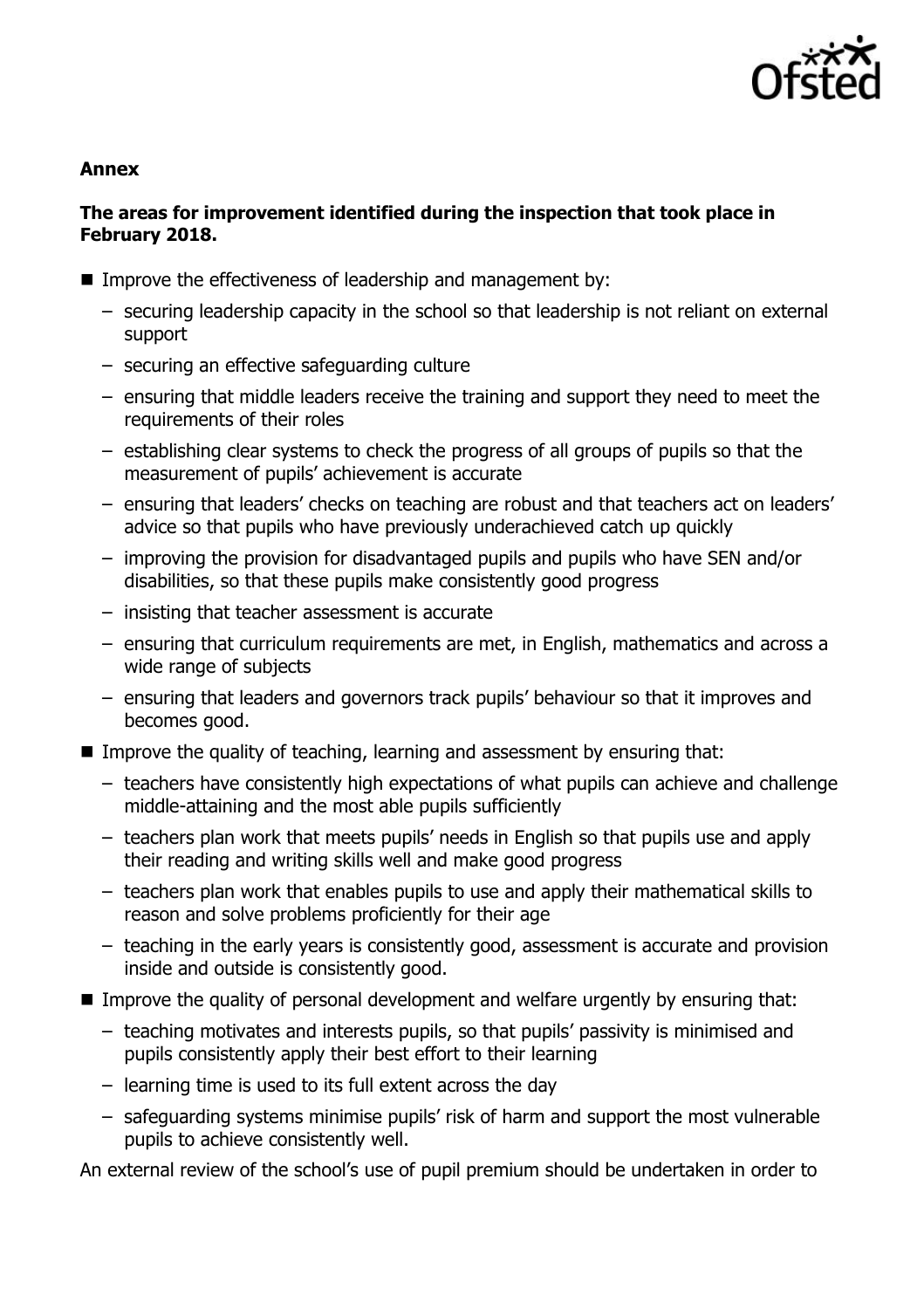

assess how these aspects of leadership and management may be improved.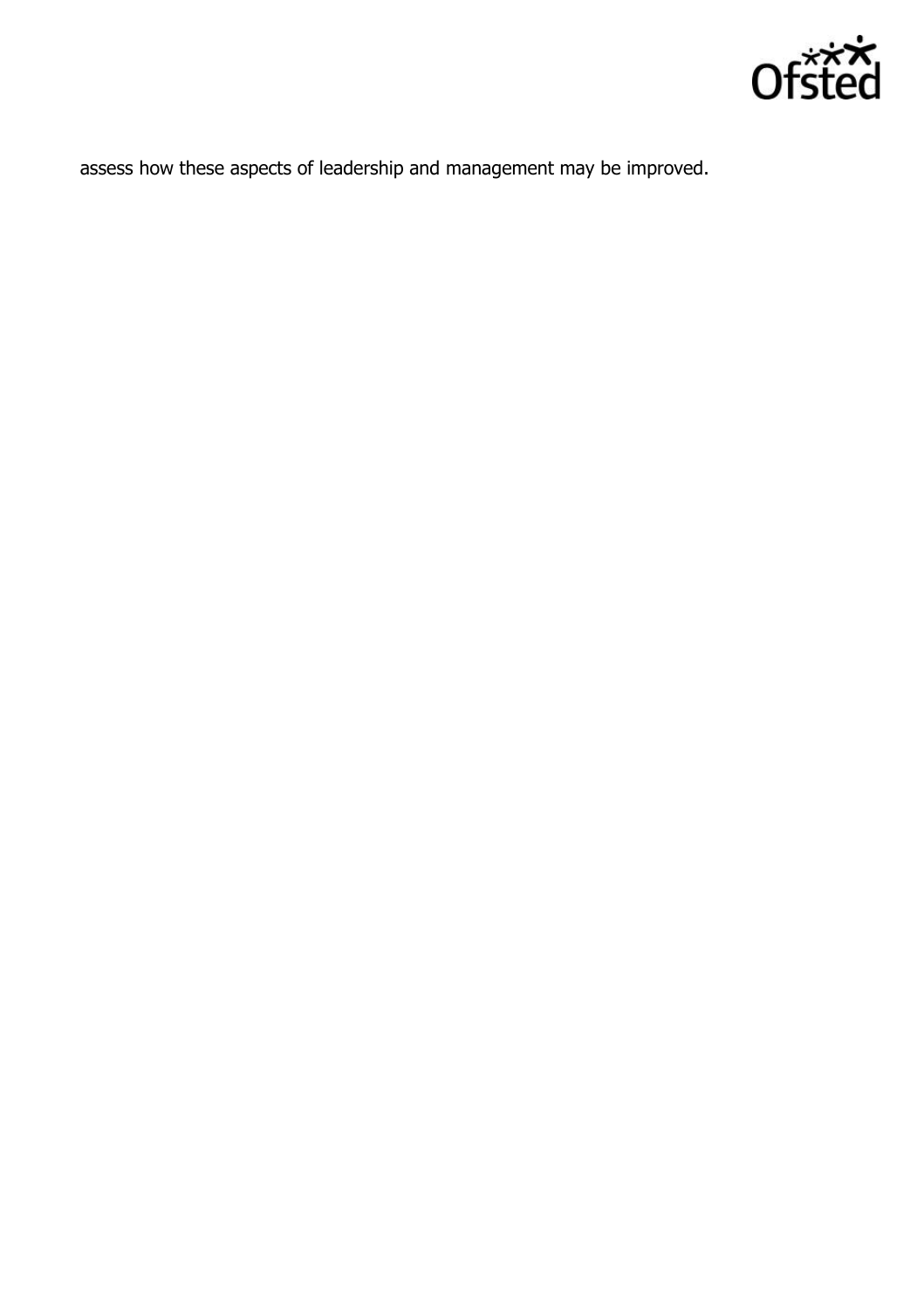

# **Report on the first monitoring inspection on 3 and 4 October 2018**

## **Evidence**

The inspector met with the interim headteacher and members of the school's leadership team. Discussions were held with members of the governing body, staff, parents and a representative of the local authority. The inspector also held a telephone conversation with a representative from Clifton Diocese.

The inspector observed pupils' behaviour during lessons and at social times. The inspector also made visits to classrooms, accompanied by the interim headteacher. Pupils' mathematics and English work from all year groups, including the resource base, was scrutinised. A range of other documentation, including the local authority's statement of action, the school's improvement plans, and the minutes of the governing body meetings was reviewed. The inspector checked a wide range of information about safety and safeguarding, including the checks made on adults' suitability to work with children.

# **Context**

Significant changes in staffing and governance have taken place since the school was deemed to require special measures in February 2018. A consultant headteacher was appointed to cover the headteacher's long-term absence over the last academic year. The headteacher resigned in July 2018 and the consultant headteacher left in July. Two teachers also left the school at the end of the summer term.

The interim headteacher took up post in September 2018. In the period since the previous inspection, there have been several changes to leaders' roles and responsibilities. Currently, leadership roles have not been defined.

There are no immediate plans for the school to become an academy. The governing body, in partnership with the local authority and the diocese, have plans to strengthen the school's relationship with other local schools to support, for example, the leadership of special educational needs. However, no formal arrangements have been considered at this point.

## **The effectiveness of leadership and management**

The local authority has removed the governing body's financial delegated powers. New appointments to the governing body have further strengthened governors' expertise and challenge. However, the pace of improvement has not been swift enough.

Leaders and governors have not responded with sufficient urgency to tackle the issues identified at the previous inspection. As a result, they are not taking effective action towards the removal of the special measures designation. Changes in leadership and the poor handover between school leaders has resulted in delayed school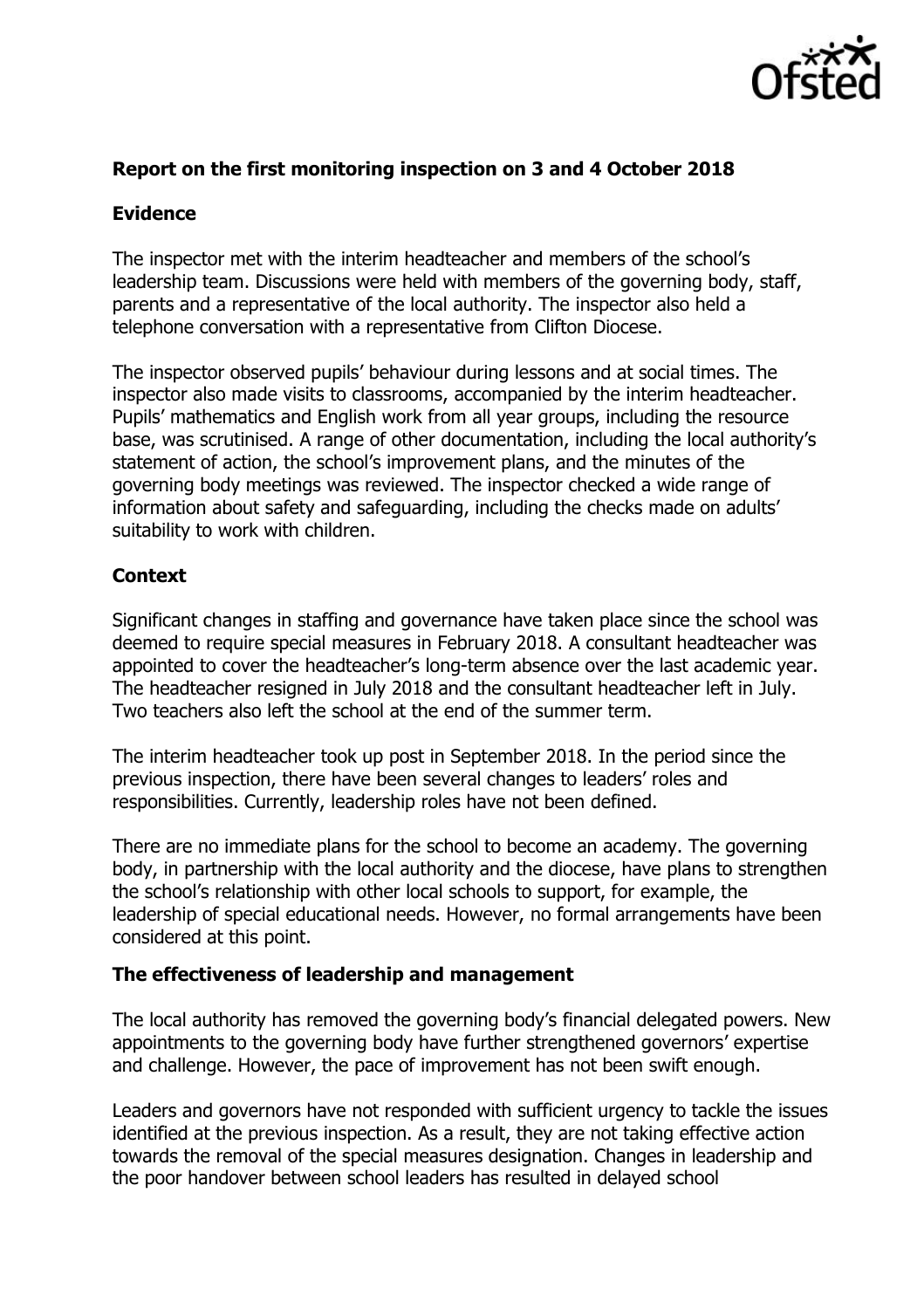

improvement. Furthermore, considerable changes to the roles and responsibilities of middle leaders alongside significant changes in staffing and year group organisation has also hindered the pace of the school's recovery.

The previous inspection report stated that there should be an external review of the school's use of pupil premium. This has not happened. Governors have persistently challenged leaders for information but, to date, no information has been forthcoming. Governors have set a date for a pupil premium review.

Previous leadership has taken action to bring about changes to leaders' roles and responsibilities. However, leaders have failed to communicate these changes to teachers with clarity. Consequently, senior and middle leaders have been ill-prepared for the changes made. Leaders have not provided teachers with sufficient guidance about how to build on their strengths or how to tackle weaknesses. Misunderstandings in school procedures and staff responsibilities are rife. In contrast, this term, leaders have implemented systems to provide clarity in what teachers are expected to teach in English and mathematics. This is helpful for the significant number of teachers who have changed year groups over the past year. Although in its infancy, this work is supporting teachers in planning age-appropriate learning.

The systems which leaders have implemented to measure pupils' progress are not yet fit for purpose. Confusion exists among staff about leaders' expectations on how and what to record about pupils' achievement. Systems implemented do not support leaders' or teachers' understanding of pupils' starting points. Consequently, the information governors receive is not an accurate representation of how well pupils are achieving.

Currently, there is no school improvement plan. Although previous plans note areas requiring improvement and have had clear timescales, they have not worked as an effective tool for governors to hold senior leaders to account. Leaders have not ascertained pupils' starting points in determining the course of action for improvement. Consequently, this has provided leaders and governors with a somewhat misleading picture of the school's effectiveness.

Leaders' actions to improve the early years are beginning to have a positive impact. Investment in the environment in early years and a purposefully-shaped curriculum is providing an effective springboard for improvement. Similarly, a whole-school improvement drive in reading, including the development of two school libraries, has raised the profile of reading in the school.

Inspectors were concerned with the depth of understanding staff had about safeguarding at the previous inspection. Subsequently, the local authority carried out a review and identified several necessary actions. Governors and senior leaders have taken their responsibilities seriously and much good work has been done. For example, staff vetting checks ensure staff's suitability to work with children and safeguarding documents are complete and well-organised. Staff have received training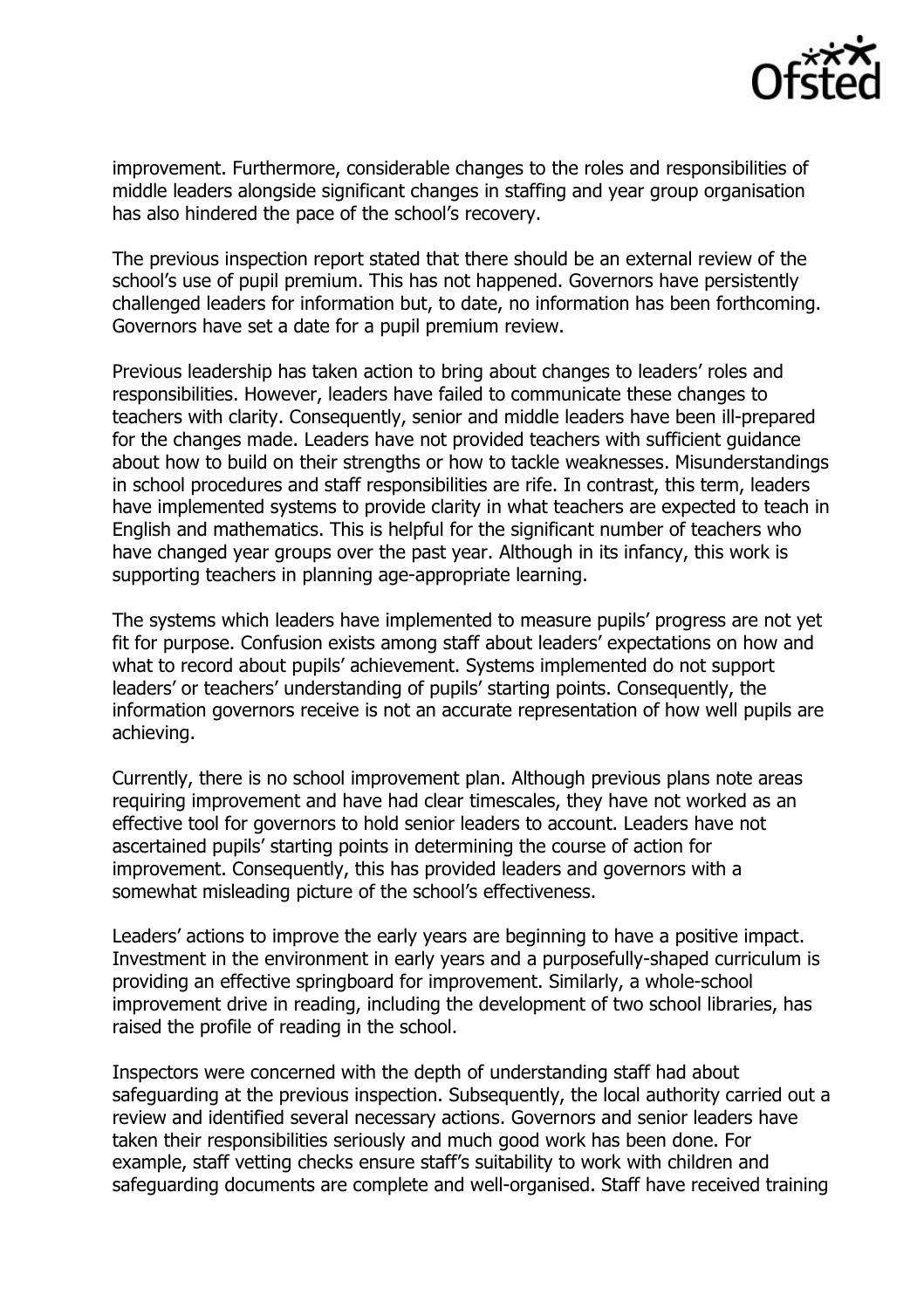

and know how to report and escalate concerns when they are concerned that a pupil may be at risk of harm. Recent improvements to registering pupils' attendance at breakfast club are effective. However, leaders recognise that there is more to do to ensure that new systems are fully embedded.

The current headteacher is already making notable improvements to the day-to-day running of the school. Parents and staff appreciate his drive for openness and good communication. Staff describe him as 'a breath of fresh air' and parents say, 'He has restored our faith in the school.'

## **Quality of teaching, learning and assessment**

Teachers have received too little guidance and support in developing their subject knowledge. Few teachers are identifying weaknesses in pupils' knowledge and understanding to plan suitable learning. Leaders have introduced a procedure that is effective in helping teachers to understand what each year group should be taught. However, teachers' lack of subject knowledge in some subjects, including in writing and mathematics, and in some year groups, continues to result in a mismatch of learning for the lower-ability and most-able pupils.

Teachers' use of assessment in the early years is increasingly accurate. A recently revised curriculum is helping all adults who work in the early years to match children's developmental needs with activities accurately.

## **Personal development, behaviour and welfare**

Pupils behave well in and around the school. There is a clear sense of order and transitions throughout the day are well organised so that little time is wasted. Leaders have implemented effective systems to encourage pupils' good learning habits. Pupils understand the high expectations and most adhere to them well. Pupils say that the house-point system is inspiring them to put in extra effort. As a result, incidents of poor behaviour and low-level disruption are now rare. Pupils say that behaviour has improved in the school and parents agree.

Pupils' attendance remains broadly in line with the national average. However, despite leaders' careful checks, the number of pupils who are persistently absent from school remains high. Leaders are working closely with the educational welfare officer and families to tackle this weakness, but it is too soon to see any improvements.

#### **Outcomes for pupils**

The recent unvalidated information from the 2018 key stage 2 tests show that pupils continue to make weak progress. Pupils' gaps in learning because of previously weak teaching were too great to overcome. Disadvantaged pupils continue to make slow progress. However, work in pupils' books this year shows some encouraging signs of improvement in some year groups across the school. This is because teachers are